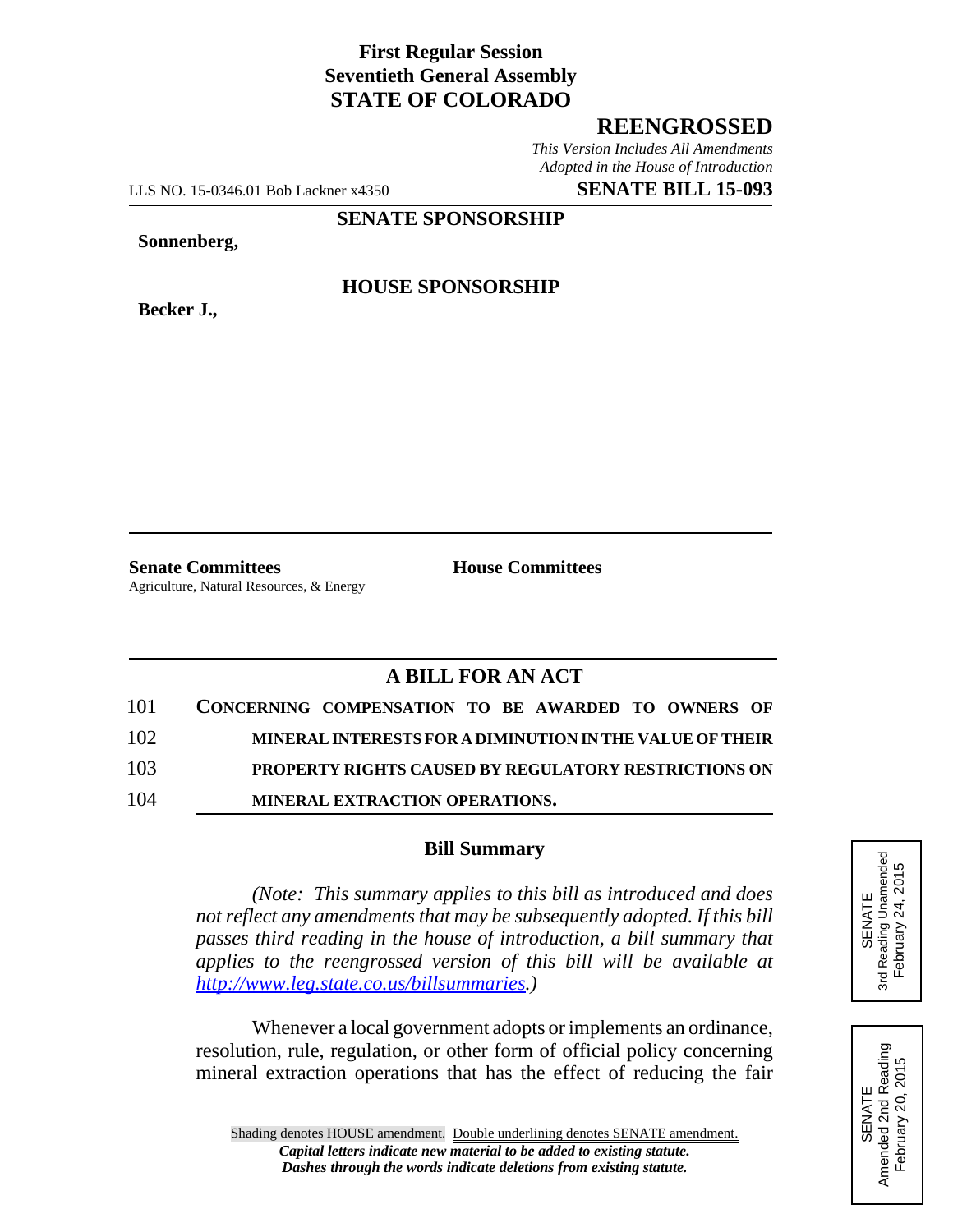market value of the owner's mineral interest by at least 60%, the bill specifies that the owner's interest is deemed to have been taken for a public use. In such circumstances, the bill allows the owner to obtain compensation from the local government for the full diminution in the fair market value of the owner's interest caused by the regulatory impairment of the local government.

The procedures under the bill are intended to supplement and are not intended to displace or supersede existing rights, powers, and responsibilities provided by law for the payment of compensation where private property is taken for a public use.

Not less than 63 days before an owner intends to undertake new mineral extraction operations within the territorial boundaries of a local government, the owner must notify in writing the local government of its intent to so act. Upon receiving the notice, if the local government intends to adopt or implement an ordinance, resolution, rule, regulation, or other form of official policy concerning mineral extraction operations that has the likely effect of reducing the fair market value of the owner's mineral interest by at least 60%, the matter is to be set for a hearing before a board of commissioners or a jury in accordance with existing procedures for resolving claims for compensation where private property is taken for a public use. Any owner with a potential claim in the matter may elect to have the matter resolved by a district court if the owner does not want to have the matter resolved by a board of commissioners or jury. The purpose of the hearing is to make a preliminary value determination of the owner's interest.

The hearing must be set not less than 7 days following service of the notice. Not less than 10 days following the hearing, the board of commissioners, jury, or district court, as applicable, is required to issue a preliminary value determination of the owner's interest that has been affected as a result of the regulatory impairment. The owner may challenge the preliminary value determination on the basis that the award is too low, but the local government is not permitted to challenge the preliminary value determination on the basis that the award is too high.

The local government may proceed with implementing the ordinance, resolution, rule, regulation, or other form of official policy concerning mineral extraction operations that constitutes the regulatory impairment if it tenders the full amount of the preliminary value determination to the owner within 7 business days after the hearing. The amount tendered must also include the owner's reasonable attorney fees and costs. If the local government fails to tender the full amount by that date, the local government is precluded from implementing such ordinance, resolution, rule, regulation, or other form of official policy.

The bill permits the local government to appeal the preliminary value determination if it posts a bond for the full amount of the award or deposits with a financial institution the full amount of the damages award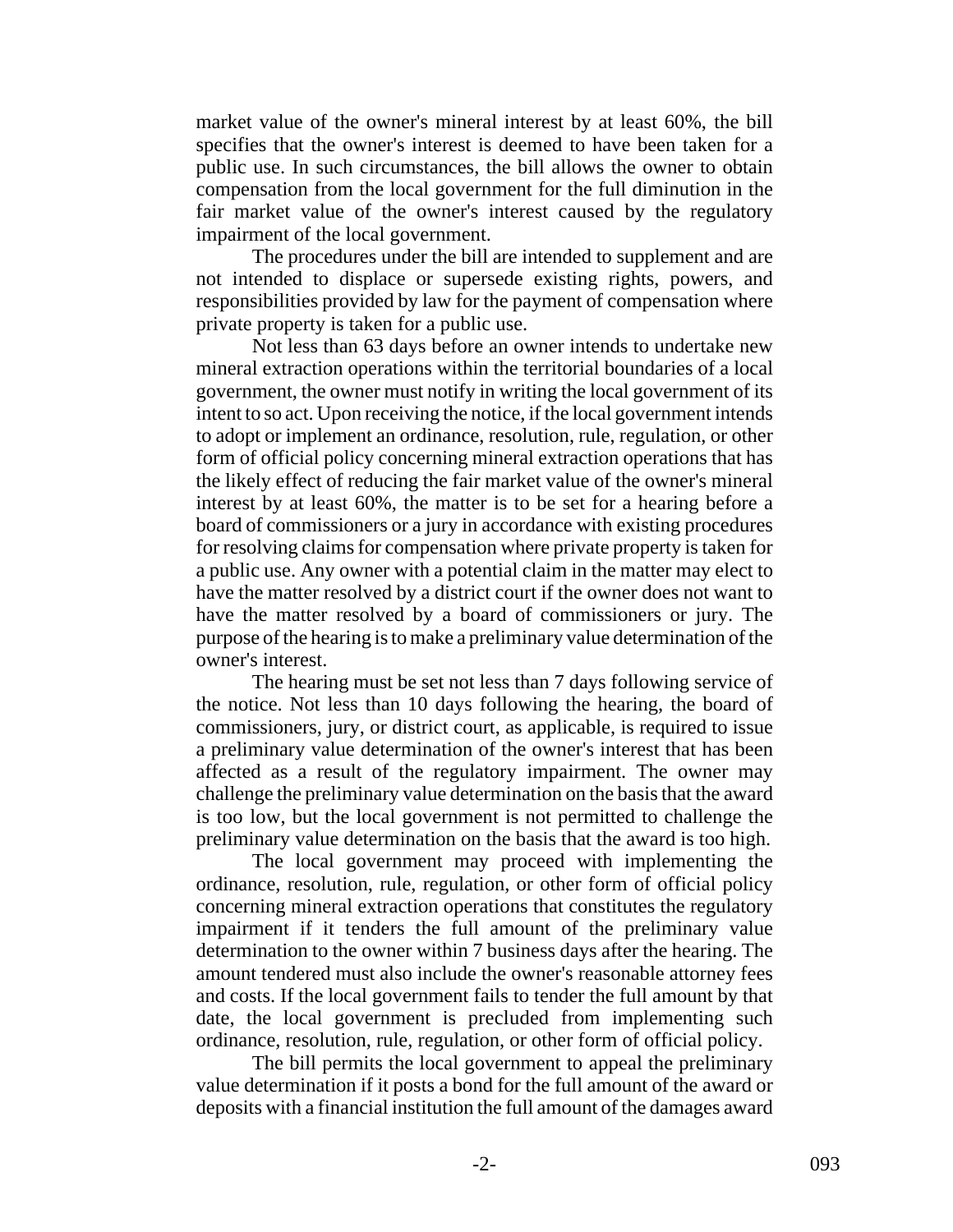in escrow in an interest-bearing account.

 *Be it enacted by the General Assembly of the State of Colorado:* **SECTION 1.** In Colorado Revised Statutes, **add** part 4 to article 20 of title 29 as follows: PART 4 COMPENSATION FOR REGULATORY IMPAIRMENTS ON MINERAL EXTRACTION OPERATIONS **29-20-401. Legislative declaration.** (1) THE GENERAL ASSEMBLY HEREBY FINDS, DETERMINES, AND DECLARES THAT: (a) THE RIGHT TO OWN AND USE PRIVATE PROPERTY, INCLUDING THE RIGHT TO EXTRACT MINERALS, IS A FUNDAMENTAL RIGHT THAT IS ENSHRINED IN THE FEDERAL AND STATE CONSTITUTIONS AND INTEGRAL TO 12 THE WELL-BEING OF A FREE SOCIETY: (b) OVER THE PAST FEW YEARS, A NUMBER OF LOCAL GOVERNMENTS ACROSS THE STATE HAVE ENACTED VARIOUS REGULATORY RESTRICTIONS ON MINERAL EXTRACTION OPERATIONS WITHIN THEIR TERRITORIAL BOUNDARIES, INCLUDING, IN SOME INSTANCES, A BAN ON 17 THE CONDUCT OF SUCH OPERATIONS ALTOGETHER; (c) GOVERNMENT REGULATION OF MINERAL EXTRACTION OPERATIONS, WHILE MOTIVATED BY A DESIRE TO PROTECT THE PUBLIC HEALTH AND SAFETY, MUST BE CARRIED OUT IN A MANNER THAT APPROPRIATELY BALANCES THE NEEDS OF THE PUBLIC WITH THE RIGHTS AND LEGITIMATE EXPECTATIONS OF INDIVIDUAL PROPERTY OWNERS; AND (d) THE VARIOUS REGULATORY RESTRICTIONS ON MINERAL EXTRACTION OPERATIONS ALREADY IMPOSED OR CONTEMPLATED WILL REDUCE THE FAIR MARKET VALUE OF THE OWNERS OF MINERAL INTERESTS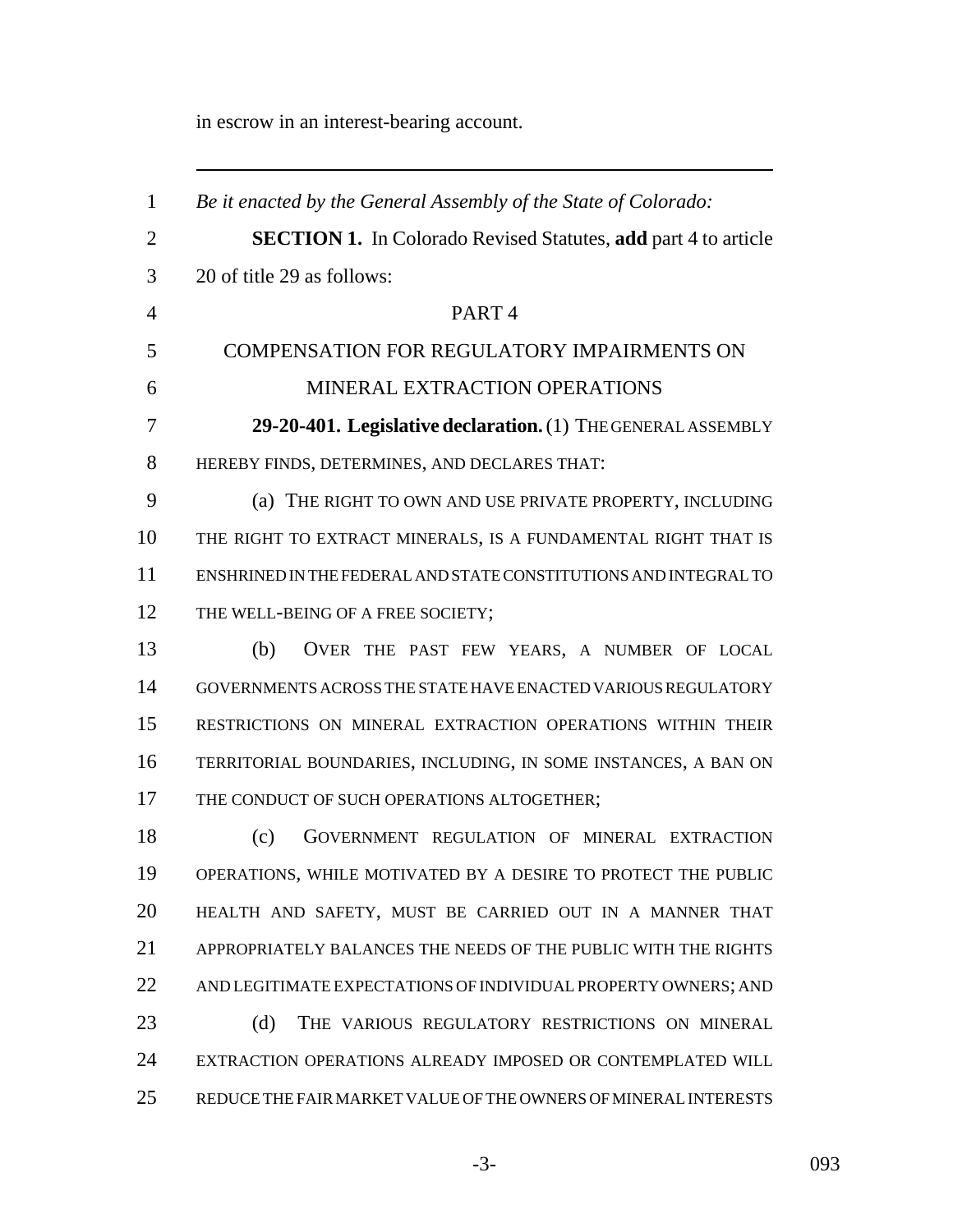AFFECTED BY SUCH REGULATIONS.

 (2) THE GENERAL ASSEMBLY FURTHER FINDS AND DECLARES THAT THE OWNER OF MINERAL INTERESTS SHOULD NOT BE REQUIRED, AS A CONSEQUENCE OF POLICE POWER REGULATION, TO BEAR BURDENS FOR THE PUBLIC GOOD THAT SHOULD BE BORNE MORE APPROPRIATELY BY THE PUBLIC AT LARGE. ACCORDINGLY, IT IS FAIR AND APPROPRIATE THAT THE LOCAL GOVERNMENT COMPENSATE THE OWNER OF MINERAL INTERESTS FOR THE DIMINUTION IN THE VALUE OF THE OWNER'S MINERAL INTERESTS CAUSED BY THE REGULATORY IMPAIRMENT OF THE OWNER'S PROPERTY RIGHTS.

 (3) BY ENACTING THIS PART 4, THE GENERAL ASSEMBLY INTENDS TO ESTABLISH A FAIR AND EQUITABLE PROCESS TO COMPENSATE THE OWNERS OF MINERAL INTERESTS FOR THE DIMINISHMENT IN THE VALUE OF THEIR MINERAL INTEREST CAUSED BY REGULATORY RESTRICTIONS ON MINERAL EXTRACTION OPERATIONS. IT IS THE INTENT OF THE GENERAL ASSEMBLY THAT THIS PART 4 BE LIBERALLY CONSTRUED TO PROTECT AND PRESERVE THE FUNDAMENTAL CONSTITUTIONAL RIGHTS OF INDIVIDUALS WHEN THEIR PROPERTY RIGHTS ARE DIMINISHED BY REGULATORY OVERREACH ON THE PART OF LOCAL GOVERNMENTS.

 (4) IN THE ALTERNATIVE TO THE CREATION OF A FAIR, CONSISTENT, AND EXPEDITIOUS PROCESS FOR AWARDING COMPENSATION TO OWNERS OF MINERAL INTERESTS AFFECTED BY REGULATORY IMPAIRMENTS ON MINERAL EXTRACTION OPERATIONS, THE INDUSTRY AND OWNERS OF PROPERTY RIGHTS WILL CONTINUE TO BE BUFFETED BY INCONSISTENT LOCAL REGULATORY RESTRICTIONS THAT WILL INHIBIT THE DEVELOPMENT OF NATURAL RESOURCES AND THAT WILL UNFAIRLY DIMINISH THE FUNDAMENTAL PROPERTY RIGHTS AT ISSUE. ACCORDINGLY, THE FAIR,

-4- 093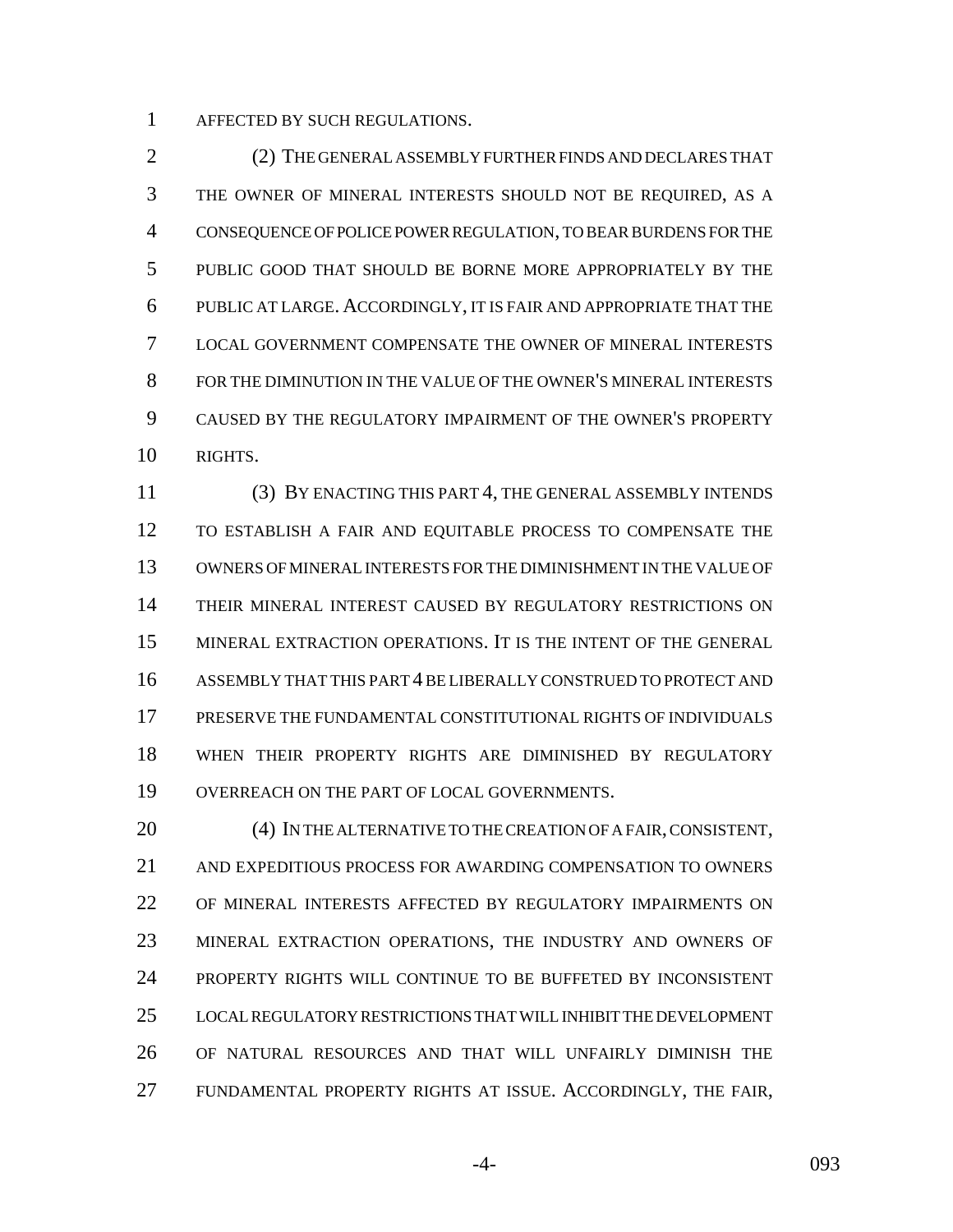CONSISTENT, AND EXPEDITIOUS PROCEDURES FOR ADDRESSING THIS ISSUE 2 AT THE STATE LEVEL IN THE MANNER CONTEMPLATED BY THIS PART 4 MAKE THIS A MATTER OF STATEWIDE CONCERN.

 **29-20-402. Definitions.** AS USED IN THIS PART 4, UNLESS THE CONTEXT OTHERWISE REQUIRES:

 (1) "LOCAL GOVERNMENT" MEANS A COUNTY, HOME RULE OR STATUTORY CITY, TOWN, TERRITORIAL CHARTER CITY, COUNTY, OR CITY AND COUNTY.

 (2) "OWNER" MEANS ANY PERSON POSSESSING A RIGHT TO A SHARE OF THE REVENUES GENERATED FROM THE PRODUCTION OR POTENTIAL PRODUCTION OF OIL, GAS, AND ASSOCIATED HYDROCARBONS, INCLUDING, 12 WITHOUT LIMITATION, ANY OWNER OF A WORKING INTEREST, ROYALTY INTEREST, OVERRIDING ROYALTY INTEREST, NET PROFITS INTEREST, OR VOLUMETRIC PRODUCTION INTEREST.

 **29-20-403. Compensation to owners of mineral interests.** WHENEVER A LOCAL GOVERNMENT ADOPTS OR IMPLEMENTS AN ORDINANCE, RESOLUTION, RULE, REGULATION, OR OTHER FORM OF OFFICIAL POLICY CONCERNING MINERAL EXTRACTION OPERATIONS THAT HAS THE EFFECT OF REDUCING THE FAIR MARKET VALUE OF THE OWNER'S MINERAL INTEREST BY AT LEAST SIXTY PERCENT, THE OWNER'S INTEREST IS DEEMED TO HAVE BEEN TAKEN FOR A PUBLIC USE. IN SUCH CIRCUMSTANCES, THE OWNER HAS THE RIGHT TO OBTAIN COMPENSATION FROM THE LOCAL GOVERNMENT FOR THE FULL DIMINUTION IN THE FAIR MARKET VALUE OF THE OWNER'S INTEREST CAUSED BY THE REGULATORY IMPAIRMENT OF THE LOCAL GOVERNMENT.

 **29-20-404. Process for awarding compensation.** (1) EXCEPT AS 27 EXPRESSLY PROVIDED IN THIS PART 4, THIS PART 4 IS INTENDED TO

-5- 093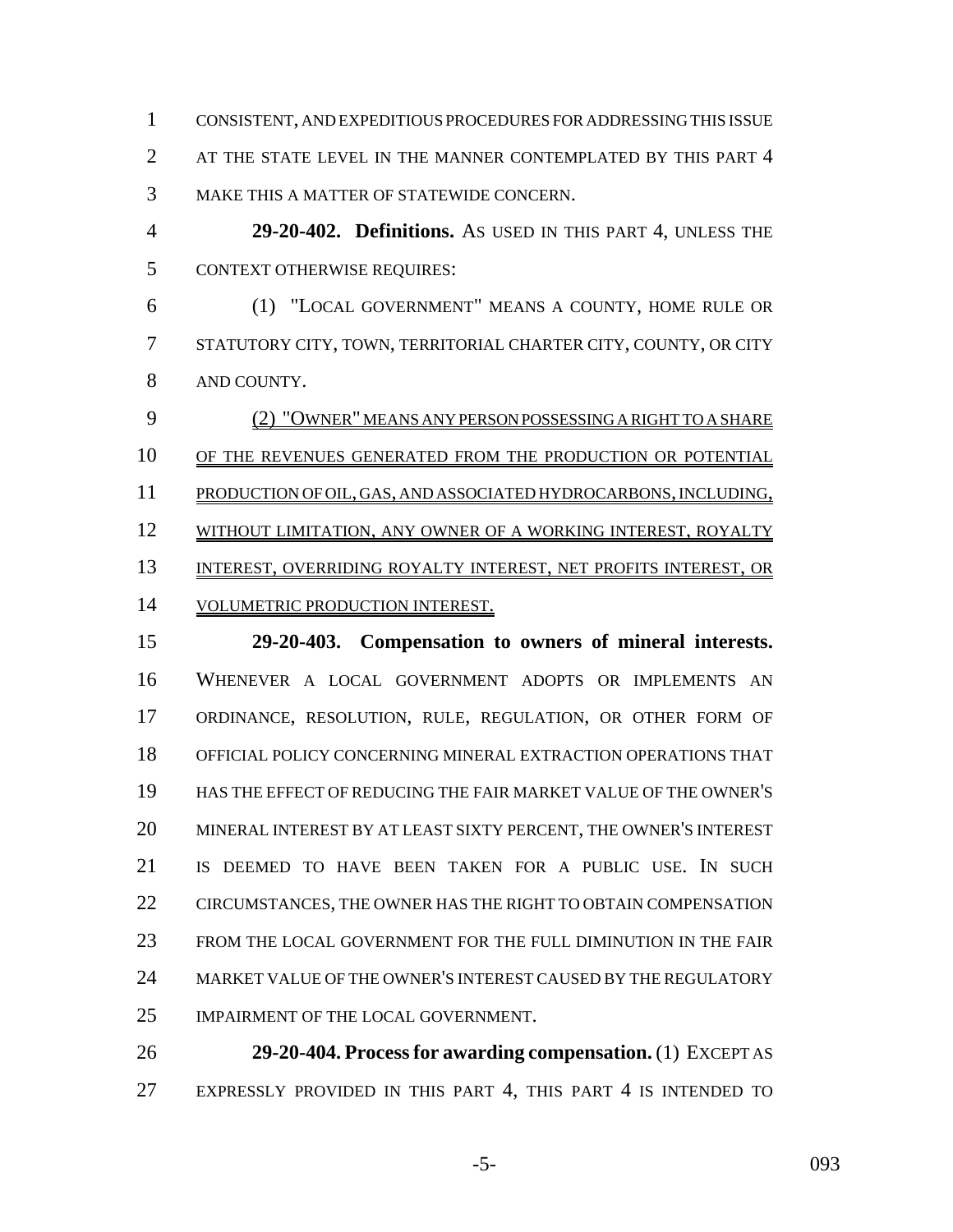SUPPLEMENT AND IS NOT INTENDED TO DISPLACE OR SUPERSEDE EXISTING RIGHTS, POWERS, AND RESPONSIBILITIES PROVIDED BY LAW FOR THE PAYMENT OF COMPENSATION WHERE PRIVATE PROPERTY IS TAKEN FOR A PUBLIC USE.

 (2) ON OR AFTER THE EFFECTIVE DATE OF THIS SUBSECTION (2), NOT LESS THAN SIXTY-THREE DAYS BEFORE AN OWNER INTENDS TO UNDERTAKE NEW MINERAL EXTRACTION OPERATIONS WITHIN THE TERRITORIAL BOUNDARIES OF A LOCAL GOVERNMENT, THE OWNER MUST NOTIFY IN WRITING ANY SUCH LOCAL GOVERNMENT OF THE PROPOSED EXTRACTION OPERATIONS.

 (3) (a) UPON RECEIVING THE NOTICE SPECIFIED IN SUBSECTION (2) OF THIS SECTION, IF THE LOCAL GOVERNMENT HAS ADOPTED OR IMPLEMENTED OR INTENDS TO ADOPT OR IMPLEMENT AN ORDINANCE, RESOLUTION, RULE, REGULATION, OR OTHER FORM OF OFFICIAL POLICY CONCERNING MINERAL EXTRACTION OPERATIONS THAT HAS THE LIKELY EFFECT OF REDUCING THE FAIR MARKET VALUE OF THE OWNER'S MINERAL INTEREST BY AT LEAST SIXTY PERCENT, THE MATTER MUST BE SET FOR A HEARING BEFORE A BOARD OF COMMISSIONERS OR A JURY IN ACCORDANCE WITH EXISTING PROCEDURES FOR RESOLVING CLAIMS FOR COMPENSATION WHERE PRIVATE PROPERTY IS TAKEN FOR A PUBLIC USE. ANY MINERAL INTEREST OWNER WITH A POTENTIAL CLAIM IN THE MATTER MAY ELECT TO HAVE THE MATTER RESOLVED BY A STATE DISTRICT COURT WITH APPROPRIATE JURISDICTION IF THE OWNER DOES NOT WANT TO HAVE THE MATTER RESOLVED BY A BOARD OF COMMISSIONERS OR JURY. THE PURPOSE OF THE HEARING IS TO MAKE A PRELIMINARY VALUE DETERMINATION OF THE OWNER'S INTEREST.

(b) THE HEARING REFERENCED IN PARAGRAPH (a) OF THIS

-6- 093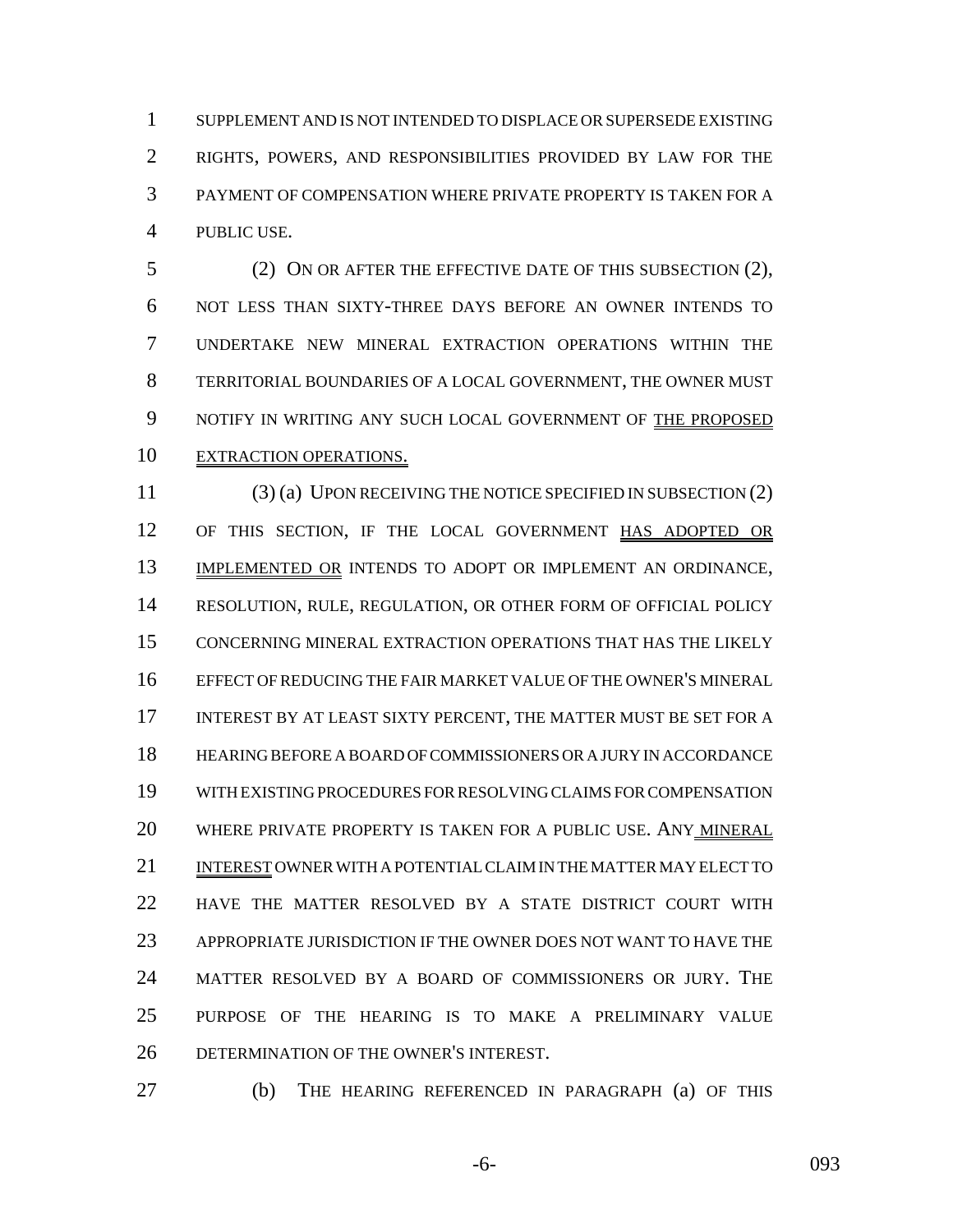SUBSECTION (3) MUST BE SET NOT LESS THAN SEVEN DAYS FOLLOWING 2 SERVICE OF THE NOTICE REFERENCED IN SUBSECTION (2) OF THIS SECTION. THE LOCAL GOVERNMENT SHALL NOTIFY IN WRITING ANY OWNERS WITH A POTENTIAL CLAIM IN THE MATTER OF THE HEARING. ANY SUCH OWNER MAY BE HEARD AT THE HEARING ON THE DETERMINATION OF VALUE.

 (4) NOT LESS THAN TEN DAYS FOLLOWING THE HEARING REFERENCED IN PARAGRAPH (b) OF SUBSECTION (3) OF THIS SECTION, THE BOARD OF COMMISSIONERS, JURY, OR DISTRICT COURT, AS APPLICABLE, SHALL ISSUE A PRELIMINARY VALUE DETERMINATION OF THE OWNER'S INTEREST THAT HAS BEEN AFFECTED AS A RESULT OF THE REGULATORY IMPAIRMENT. THE OWNER MAY CHALLENGE THE PRELIMINARY VALUE DETERMINATION ON THE BASIS THAT THE AWARD IS TOO LOW, BUT THE LOCAL GOVERNMENT SHALL NOT CHALLENGE THE PRELIMINARY VALUE DETERMINATION ON THE BASIS THAT THE AWARD IS TOO HIGH.

 (5) THE LOCAL GOVERNMENT MAY PROCEED WITH IMPLEMENTING THE ORDINANCE, RESOLUTION, RULE, REGULATION, OR OTHER FORM OF OFFICIAL POLICY CONCERNING MINERAL EXTRACTION OPERATIONS THAT CONSTITUTES THE REGULATORY IMPAIRMENT IF IT TENDERS THE FULL AMOUNT OF THE PRELIMINARY VALUE DETERMINATION TO THE OWNER WITHIN SEVEN BUSINESS DAYS AFTER THE HEARING. THE AMOUNT TENDERED MUST ALSO INCLUDE THE OWNER'S REASONABLE ATTORNEY 22 FEES AND COSTS. IF THE LOCAL GOVERNMENT FAILS TO TENDER THE FULL AMOUNT BY THE DATE SPECIFIED IN THIS SUBSECTION (5), THE LOCAL GOVERNMENT IS PRECLUDED FROM IMPLEMENTING SUCH ORDINANCE, RESOLUTION, RULE, REGULATION, OR OTHER FORM OF OFFICIAL POLICY. (6) THE LOCAL GOVERNMENT MAY APPEAL THE PRELIMINARY

VALUE DETERMINATION IF IT POSTS A BOND FOR THE FULL AMOUNT OF THE